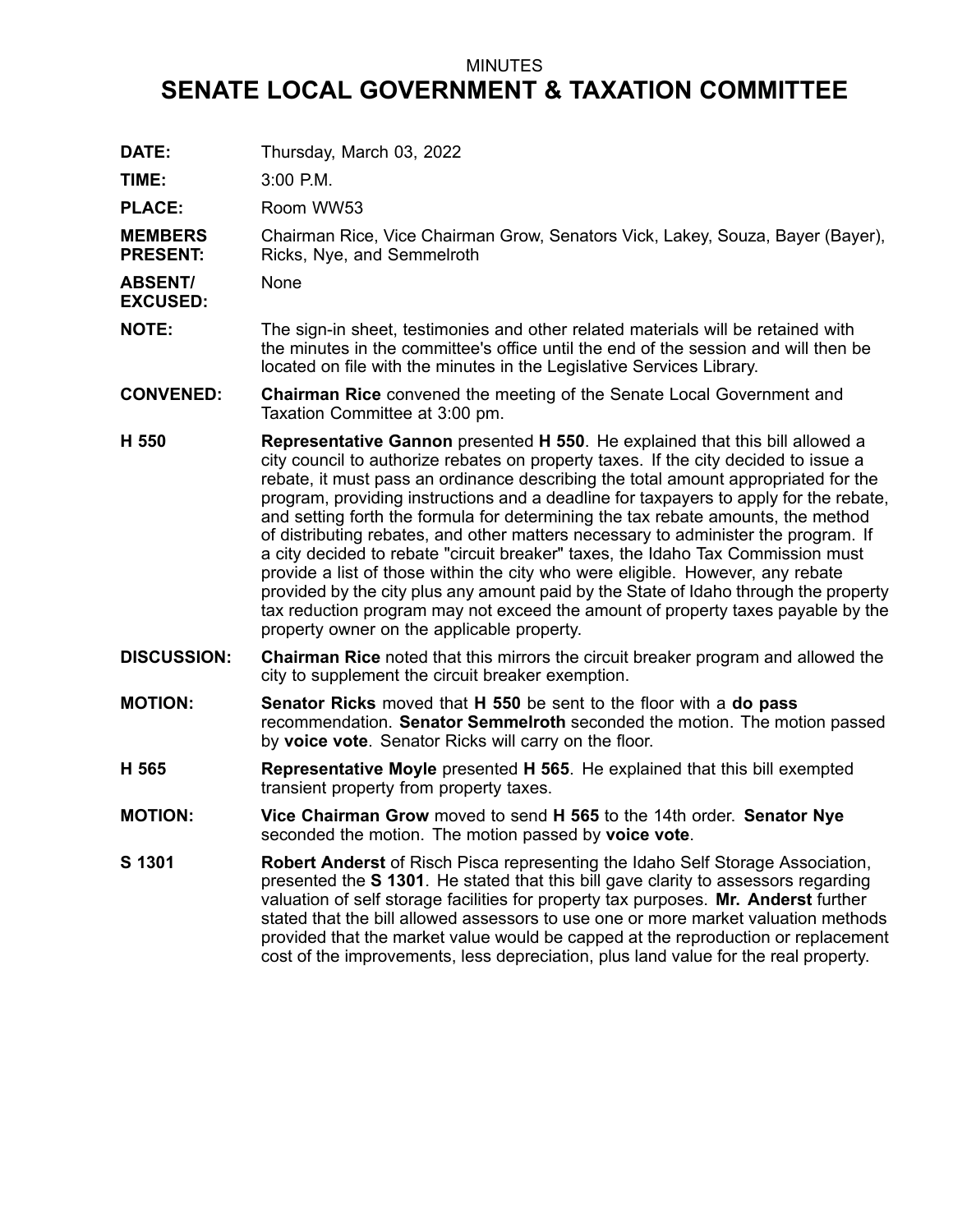**DISCUSSION: Senator Souza** asked how other businesses were assessed in comparison to self storage facilities. **Mr. Anderst** explained that in assessing the value of self storage facilities, unlike other businesses, assessors included value that was created by the leases and other intangibles in addition to the value of the land and improvements. **Senator Souza** then asked whether other businesses were experiencing the same issues. **Mr. Anderst** responded that it was possible that there were. **Senator Vick** asked whether there was <sup>a</sup> definition of self storage facility. **Mr. Anderst** replied that there was <sup>a</sup> definition of self storage facility in Idaho Code § 55-2301 which was referenced in this bill.

> **Senator Lakey** asked why <sup>a</sup> self storage facility in an area with many businesses and another in <sup>a</sup> less populated area were treated differently. **Mr. Anderst** responded that the determining factor would be the value of the land. **Senator Lakey** then asked why the fair market value shouldn't include history as <sup>a</sup> successful business. **Mr. Anderst** noted that income taxes would be paid on the income from leases and should not be included in property tax assessment.

**TESTIMONY:** The following people spoke in favor of the bill:

- **Inake Lete**, Idaho Self Storage Association
- **Tim Olson**, Idaho Self Storage Association
- **Ron Osborne**, Idaho Self Storage Association

They argued that the bill provides clarification and consistency regarding the valuation of self storage facilities for property tax purposes. They cited examples of assessors including rental income and other revenue in the valuation, not just the land and buildings.

The following people spoke against the bill:

- **Kathleen Atkinson** with the Idaho Association of Assessors
- •**Troy Steiner**

They expressed concern about being taxed based on replacement value. They argued that replacement cost was not fair market value. They further expressed <sup>a</sup> concern that self storage unit facilities were being given preferential treatment that was unethical.

**Chairman Rice** stated that, there being no motion, **S 1301** will remain in committee.

- **S 576 Representative Gestrin** presented **H 576**. He explained that current law required abatement districts to have a five member board. This bill allowed abatement districts to reduce the board to three members. He further explained that in smaller districts it was hard to get <sup>a</sup> quorum present with the requirement for <sup>a</sup> five member board.
- **MOTION: Senator Souza** moved to send **H 576** to the floor with <sup>a</sup> **do pass** recommendation. **Senator Semmelroth** seconded the motion. The motion passed by **voice vote**. Senator Thayn will carry on the floor.
- **H 663 Representative Burns** presented the bill. He explained that this bill allowed <sup>a</sup> County Board of Commissioners to offer <sup>a</sup> tax exemption for multifamily rental units. The exemption would last no more than five years. **Representative Burns** noted, however, that the Association of Idaho Cities pointed out that the current bill allowed entire subdivisions to claim this exemption. Therefore, he requested that **H 663** be sent to the 14th order to amend and correct this error.